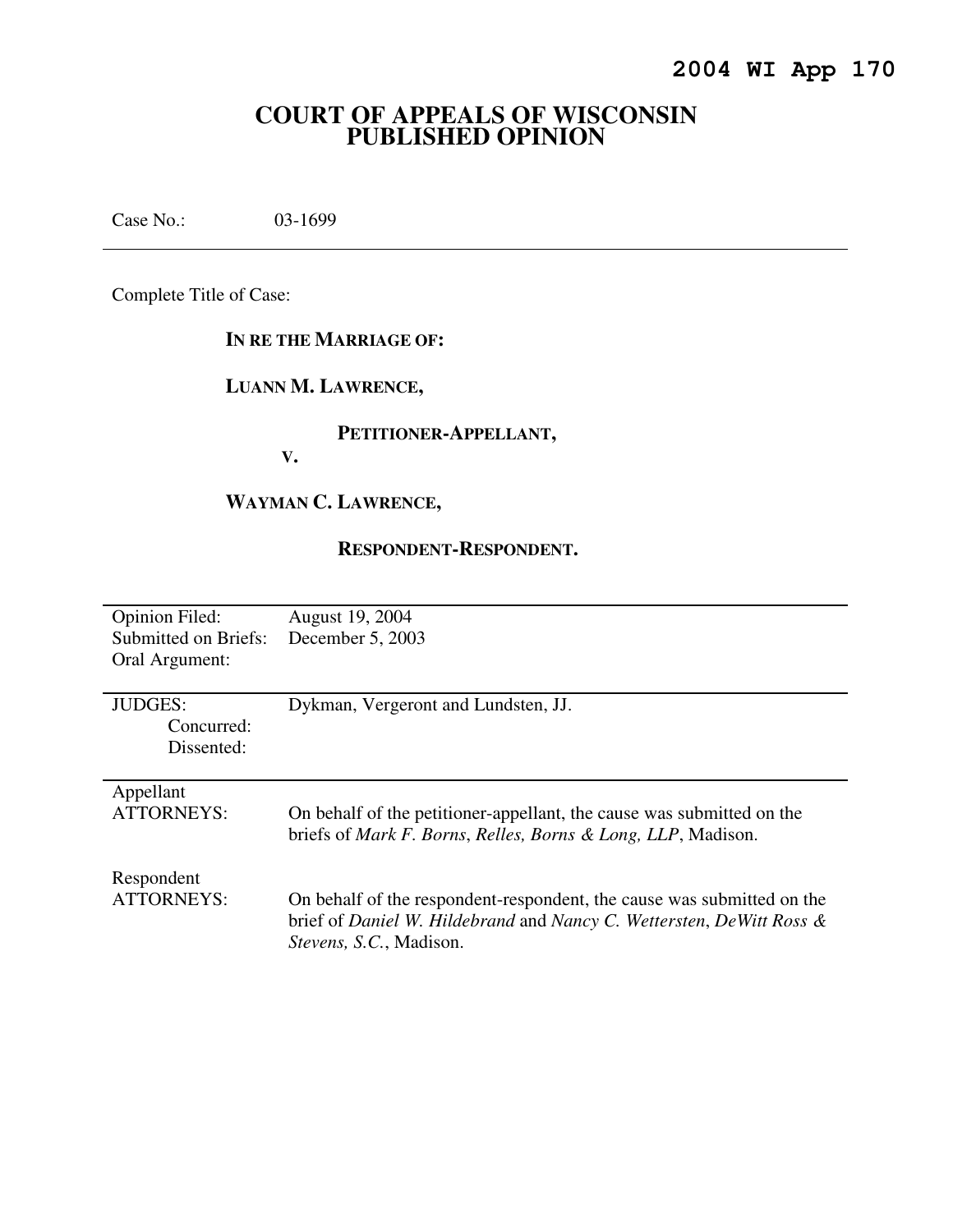# **2004 WI App 170**

### **COURT OF APPEALS DECISION DATED AND FILED**

#### **August 19, 2004**

**Cornelia G. Clark Clerk of Court of Appeals**

# **NOTICE**

 **This opinion is subject to further editing. If published, the official version will appear in the bound volume of the Official Reports.** 

**A party may file with the Supreme Court a petition to review an adverse decision by the Court of Appeals.** *See* **WIS. STAT. § 808.10 and RULE 809.62.** 

**Appeal No. 03-1699 Cir. Ct. No. 01FA000917 STATE OF WISCONSIN IN COURT OF APPEALS** 

**IN RE THE MARRIAGE OF:** 

**LUANN M. LAWRENCE,** 

 **PETITIONER-APPELLANT,** 

 **V.** 

**WAYMAN C. LAWRENCE,** 

 **RESPONDENT-RESPONDENT.** 

 APPEAL from an order of the circuit court for Dane County: MARYANN SUMI, Judge. *Affirmed*.

Before Dykman, Vergeront and Lundsten, JJ.

¶1 VERGERONT, J. The issue on this appeal concerns an agreement between parents, incorporated into the divorce judgment, on the impasse-breaking authority for the choice of their child's school. The terms of this provision are that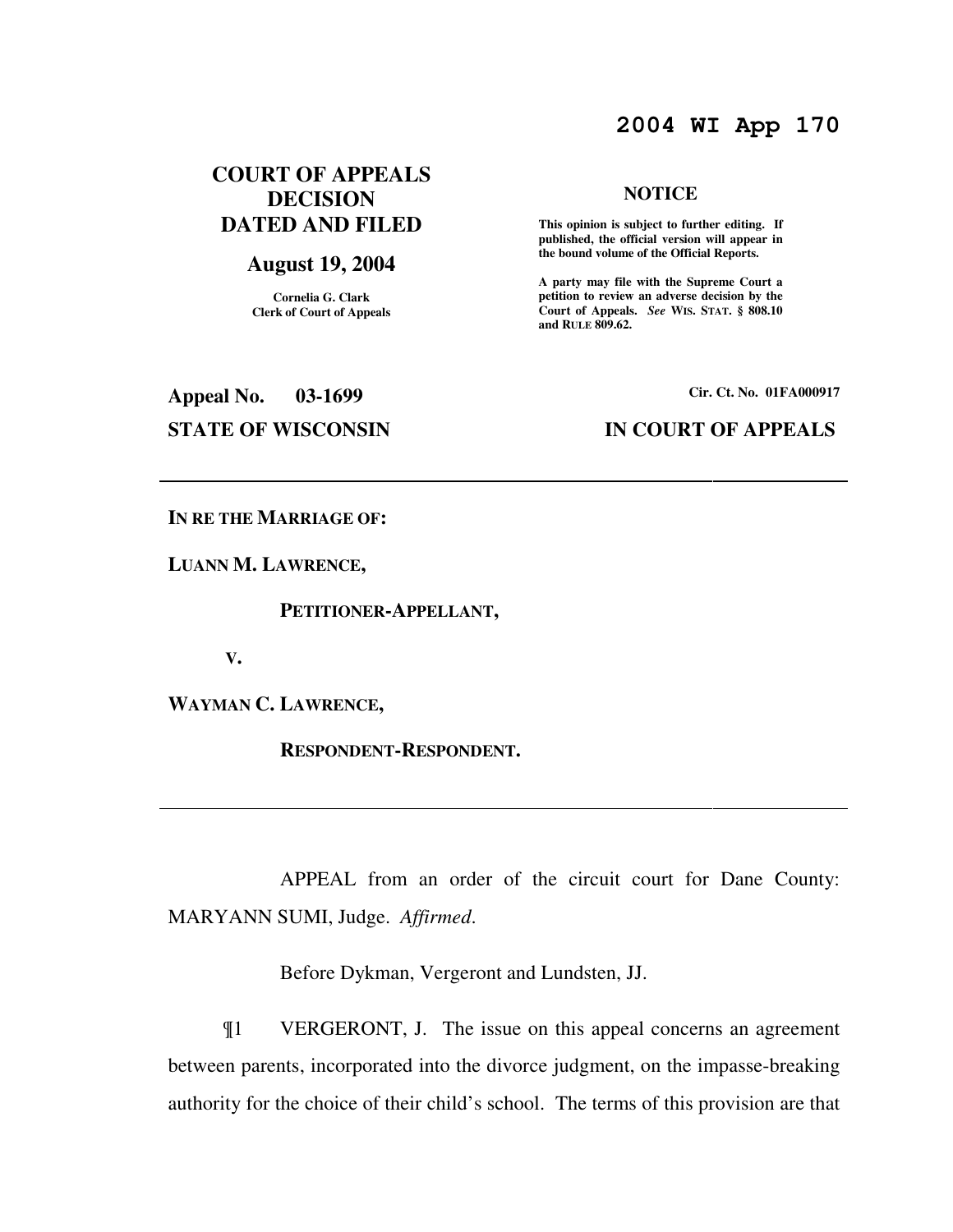the guardian ad litem (GAL) and the family court counselor "shall have the right to break any impasse between the parties as to where Desmond should attend school." Luann appeals the circuit court's order denying her motion for review of the decision on Desmond's school made pursuant to this provision by the GAL and family court counselor. The circuit court viewed the provision as not contemplating court review of the impasse-breaking decision and denied the motion. We agree with the circuit court that the provision does not contemplate court review of the impasse-breaking decision and we conclude it does not violate applicable statutes or public policy. We therefore affirm.<sup>1</sup>

#### BACKGROUND

¶2 Luann and Wayman were divorced on November 27, 2002, when Desmond was almost five. They entered into stipulations on many issues regarding Desmond and these were contained in the "Partial Marital Settlement Agreement and Order Regarding Legal Custody and Physical Placement." The court found this agreement to be fair and reasonable, approved it entirely, and incorporated it into the judgment of divorce. Under the terms of this agreement, Luann and Wayman have joint legal custody of Desmond and each has periods of physical placement. The agreement provides that the parties are to consult and attempt to reach an agreement on all major decisions affecting Desmond's life, with major decisions defined in WIS. STAT. § 767.001(2m). The term that is the subject of this appeal provides that "Attorney David Joanis [the GAL] and Ms.

 $\overline{a}$ 

<sup>&</sup>lt;sup>1</sup> We certified this appeal to the supreme court under WIS. STAT.  $\S$  808.05(2) (2001-02) but the supreme court refused certification. The appeal is therefore before this court for decision.

All references to the Wisconsin Statutes are to the 2001-02 version unless otherwise noted.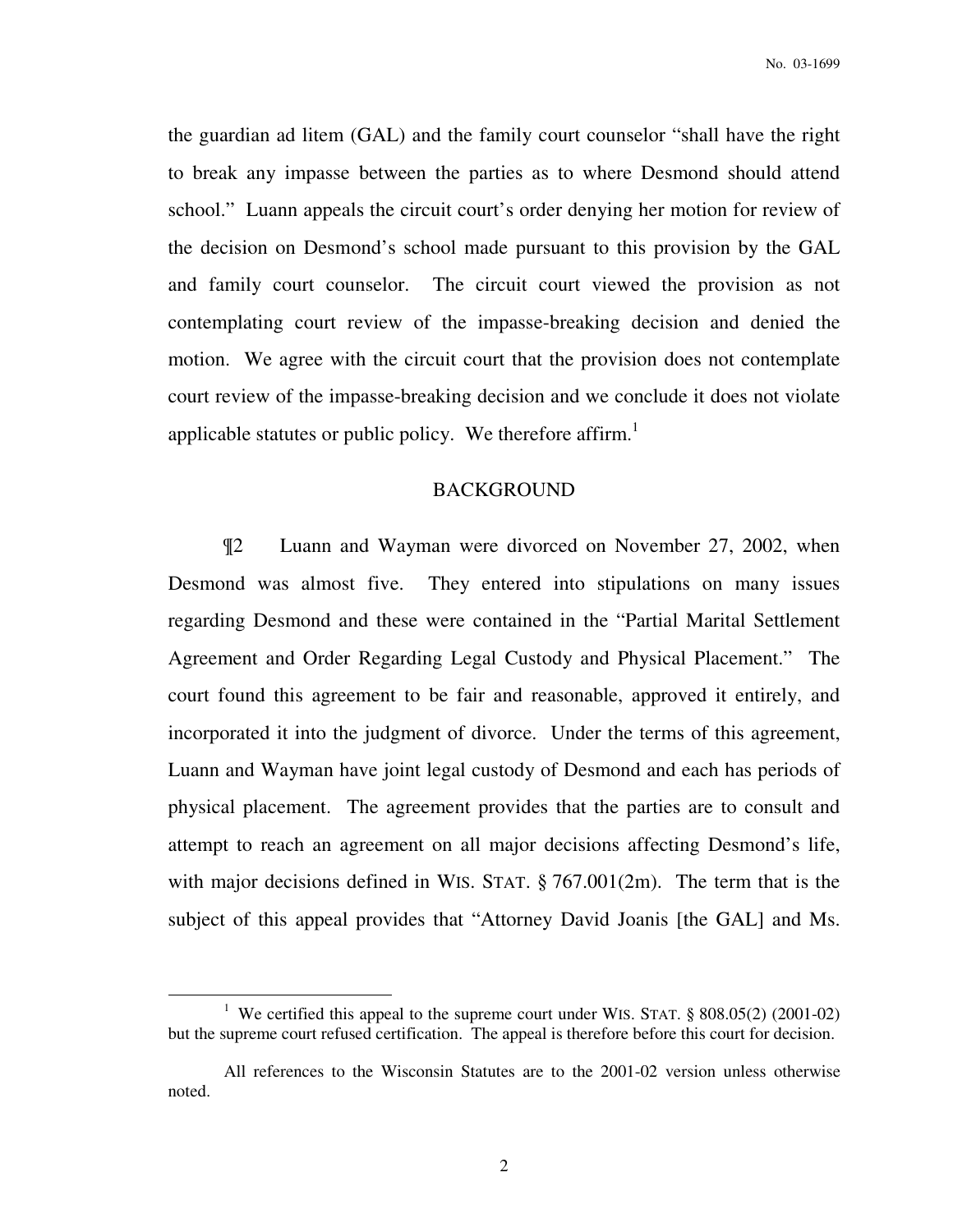Kathleen Jeffords [the family court counselor] shall have the right to break any impasse between the parties as to where Desmond should attend school."

¶3 In March 2003, Luann moved the court to enter an order regarding where Desmond should attend school. Attached to the motion was the written decision of the GAL and the family court counselor that Desmond should attend Queen of Peace in Madison, the school Wayman wanted him to attend. Luann's accompanying affidavit listed reasons why it was not in Desmond's best interests to attend Queen of Peace, but was in his best interests to attend school in Oregon, Wisconsin, where she resided.

¶4 The court denied the motion. It observed there was no provision for court review of the decision of the GAL and the family court counselor on Desmond's school. The court reasoned that giving the GAL and family court counselor impasse-breaking authority had no meaning if the party disagreeing with the decision could have the court make its own decision. The court added its view that any change in this provision would have to be made pursuant to a motion for modification under WIS. STAT.  $\S 767.325$ .<sup>2</sup> Luann apparently decided not to file a

 $\overline{a}$ 

1. An order of legal custody.

<sup>&</sup>lt;sup>2</sup> WISCONSIN STAT. § 767.325 provides in part:

**Revision of legal custody and physical placement orders….** 

**(1)** SUBSTANTIAL MODIFICATIONS. (a) *Within 2 years after initial order*. Except as provided under sub. (2), a court may not modify any of the following orders before 2 years after the initial order is entered under s. 767.24, unless a party seeking the modification, upon petition, motion, or order to show cause shows by substantial evidence that the modification is necessary because the current custodial conditions are physically or emotionally harmful to the best interest of the child:

 <sup>2.</sup> An order of physical placement if the modification would substantially alter the time a parent may spend with his or her child.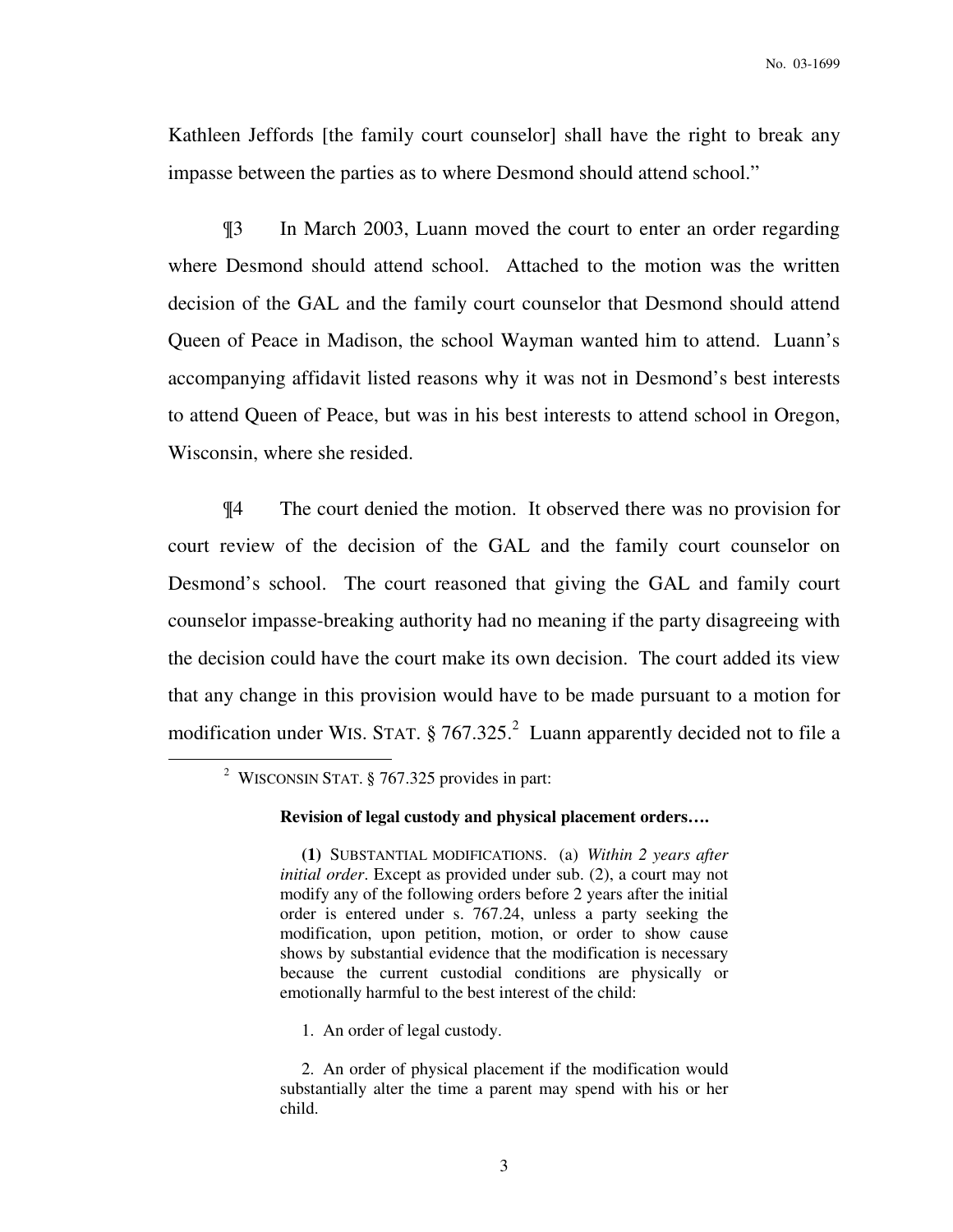motion to modify the provision. She appeals the court's denial of her motion for the court to make a decision on Desmond's school.

#### DISCUSSION

¶5 Luann argues that the provision giving the GAL and the family court counselor impasse-breaking authority on Desmond's school is invalid because it transfers to third parties the court's authority to decide custody disputes. This, she asserts, is not authorized by statute and is against public policy. She does not disagree with the circuit court's construction of the provision itself—that it does not contemplate court review of the impasse-breaking decision. She also makes clear that the question of which school is better for Desmond is not before this

a. The modification is in the best interest of the child.

 $\overline{a}$ 

 b. There has been a substantial change of circumstances since the entry of the last order affecting legal custody or the last order substantially affecting physical placement.

 2. With respect to subd. 1., there is a rebuttable presumption that:

 a. Continuing the current allocation of decision making under a legal custody order is in the best interest of the child.

 b. Continuing the child's physical placement with the parent with whom the child resides for the greater period of time is in the best interest of the child.

 3. A change in the economic circumstances or marital status of either party is not sufficient to meet the standards for modification under subd. 1.

 <sup>(</sup>b) *After 2-year period*. 1. Except as provided under par. (a) and sub. (2), upon petition, motion or order to show cause by a party, a court may modify an order of legal custody or an order of physical placement where the modification would substantially alter the time a parent may spend with his or her child if the court finds all of the following: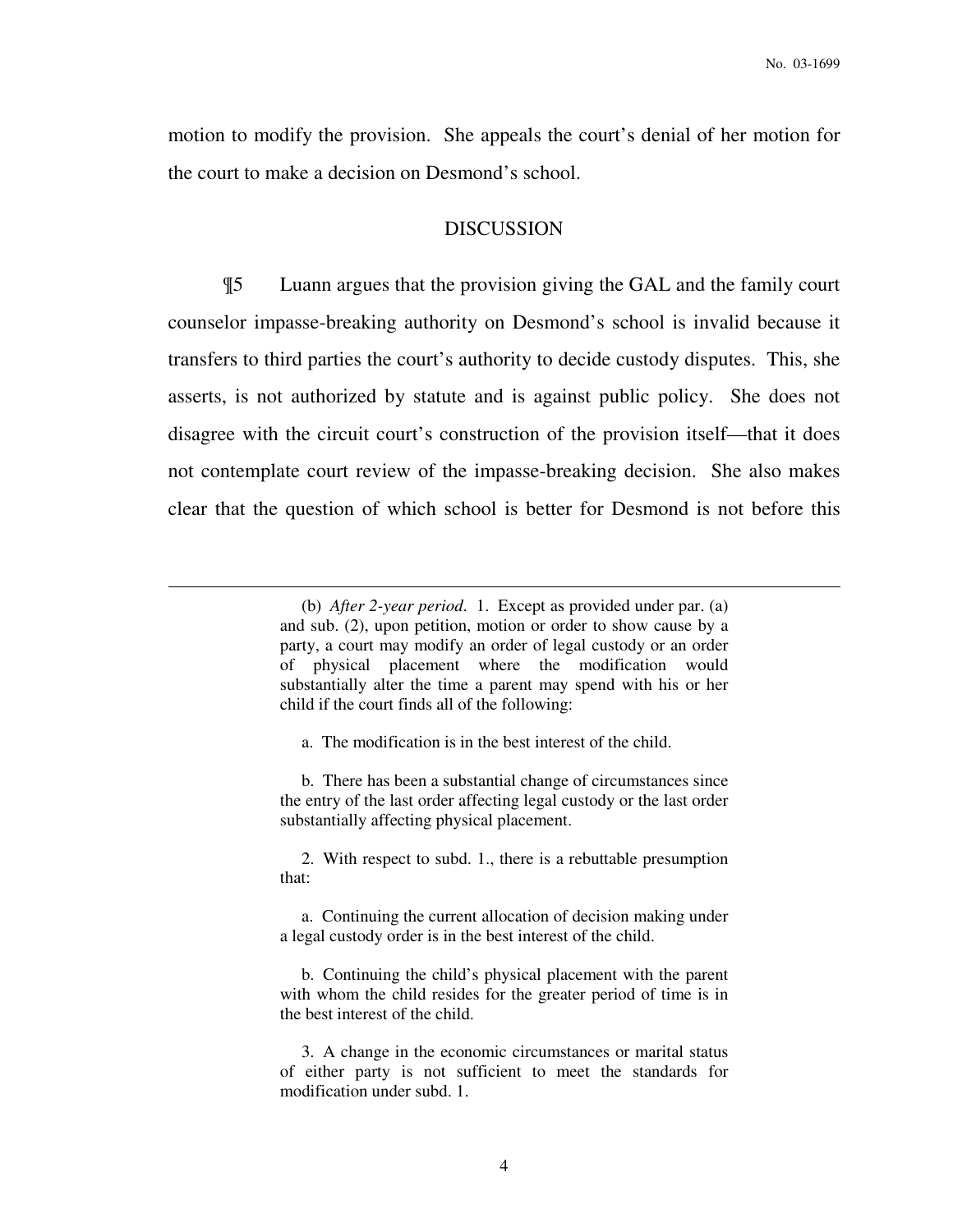court—only the question of the validity of the provision giving the GAL and the family court counselor impasse-breaking authority on Desmond's school.

¶6 As both Luann and Wayman recognize, parties to a divorce action may, generally speaking, stipulate to a provision in a divorce judgment even if the court would not otherwise have the statutory authority to order that provision absent the parties' consent. *Rintelman v. Rintelman*, 118 Wis. 2d 587, 594-96, 348 N.W.2d 498 (1984). When the court approves such a stipulation and incorporates it into the divorce judgment, the doctrine of equitable estoppel is applied against the party seeking relief from the provision. *Id.* at 594-95. One of the criteria for equitable estoppel in this context is that the stipulation is not against public policy. *Id.* at 596. Luann's position is that she is not equitably estopped from seeking relief from the provision on choice of school because it is against public policy.

¶7 Resolution of this issue involves the construction of statutes and the determination of public policy, both of which present questions of law where, as here, the relevant facts are not disputed. *See Nichols v. Nichols*, 162 Wis. 2d 96, 103, 469 N.W. 2d 619 (1991). We review questions of law de novo. *Id.*

¶8 The public policy analysis in this case begins with the sections in WIS. STAT. ch. 767 that define the role of the circuit court in decisions that affect children. WISCONSIN STAT. § 767.24(1) provides that the "court shall make such provisions as it deems just and reasonable concerning the legal custody and physical placement of any minor child of the parties, as provided in this section." "Legal custody" is defined as "the right and responsibility to make major decisions concerning the child, except with respect to specified decisions as set forth by the court or the parties in the final judgment or order." WIS. STAT. § 767.001(2)(a).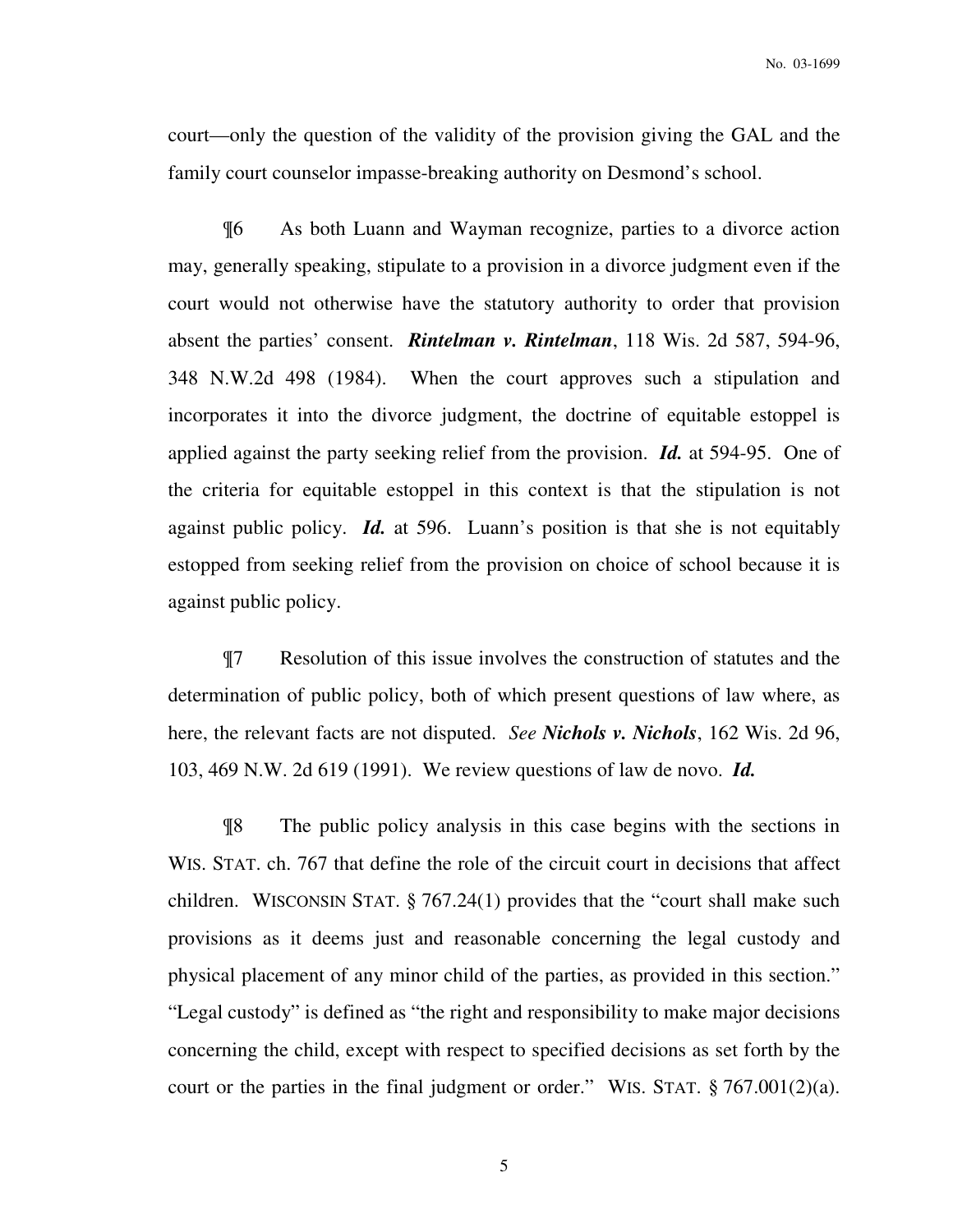Major decisions include "choice of school." Section 767.001(2m). Joint legal custody, which the parties have in this case, incorporates the definition of legal custody and is "the condition under which both parties share legal custody and neither party's legal custody rights are superior, except with respect to specified decisions as set forth by the court or the parties in the final judgment or order." Section 767.001(1s). In making an order of joint legal custody, the court may give to one of the parents the sole power to make specified decisions, notwithstanding  $§ 767.001(1s)$ . Section 767.24(6)(b).

¶9 Luann's position is that the above statutes authorize either the court or one or both parties to make the choice of a school, but not a third party. A stipulation between the parents that a third party is to make the choice is, she contends, a restraint on the authority of the court to protect the interests of children in custody matters, which is not permissible. She relies on these cases in support of her position: *Herrell v. Herrell*, 144 Wis. 2d 479, 488, 424 N.W.2d 403 (1988); *Biel v. Biel*, 114 Wis. 2d 191, 194, 336 N.W.2d 404 (Ct. App. 1983); and *Ondrasek v. Tenneson*, 158 Wis. 2d 690, 692, 462 N.W.2d 915 (Ct. App. 1990). While these cases establish some general principles that are applicable, none resolve the question of the validity of the provision at issue in this case.

¶10 In *Herrell*, 144 Wis. 2d at 484, the stipulation incorporated into the divorce judgment was construed by the circuit court as providing for use of a "best interests" standard in reevaluating custody when the children became of school age. The modification statute in effect at that time, WIS. STAT. § 767.32(2) (1985- 86), authorized the court to modify a custody order removing a child from the care of a parent having custody upon a finding that the removal was "necessary to the child's best interest." The supreme court stated that the legislature had explicitly prescribed a stricter standard than "best interests" in order to promote stability for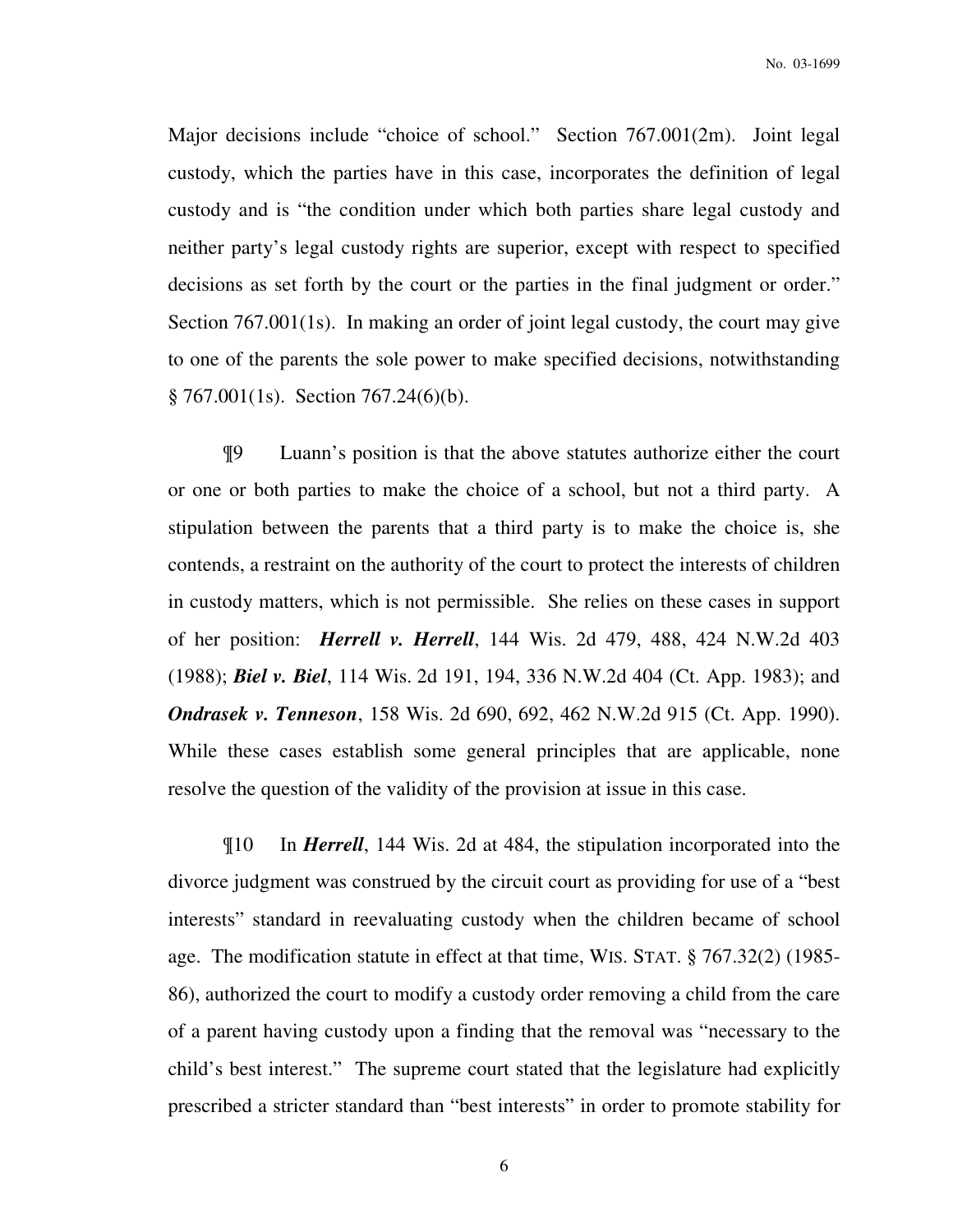the child, encourage private resolution of disputes, and minimize custody litigation after divorce. *Id.* at 487-88. The supreme court concluded that the protection for children embodied in the higher standard would be defeated if parents could determine that a lesser showing was adequate for modification. *Id.* at 488.

¶11 Luann asserts that the effect of the disputed provision here is to empower the GAL and the family court counselor to give one parent or the other the authority over choice of school without specifying any legal standard for the GAL and the family court counselor to employ and without any judicial review. Thus, she concludes, Desmond is deprived of the protections afforded by statute, an impermissible result under *Herrell*.

¶12 We do not agree with Luann that *Herrell* supports her position. First, the disputed provision does not give third parties authority to decide which party is responsible for making a major decision. The agreement incorporated into the judgment makes it clear that both parties have the right and responsibility to make major decisions, which includes choice of school, and they are to consult and attempt to agree; if they cannot agree, the GAL and family court counselor decide which of the two schools Desmond is to attend. But that particular decision on which school, made only if an impasse occurs, does not mean that in the future the party whose choice of school is selected becomes solely responsible for future major decisions on education.

¶13 It is true that there is no legal standard specified in the provision for the GAL and the family court counselor to employ in breaking the impasse on the choice of school. However, there is no standard specified by statute for the parent who is given the sole power to make a decision under WIS. STAT. § 767.24(6)(b). Moreover, because the GAL's statutorily defined duties include being an advocate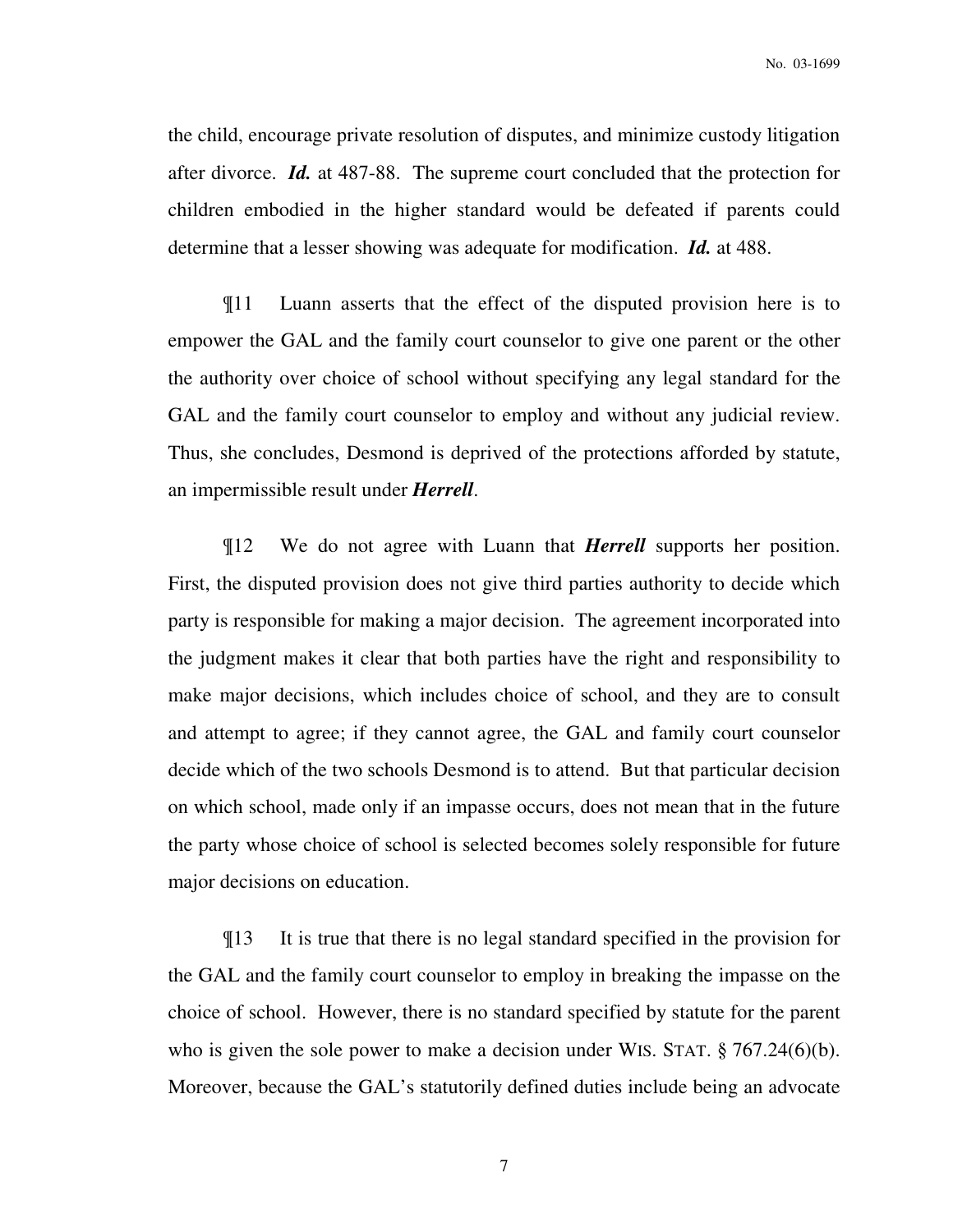for the best interests of the child regarding legal custody, WIS. STAT. § 767.045(4), the provision at issue necessarily implies the choice will be made according to the best interests of the child as viewed by the GAL.

¶14 As for the absence of judicial review, Luann does not explain what statutory procedure is available when a divorce judgment gives to one parent having joint custody, the sole power to make a particular type of decision, such as choice of school, and the other parent does not like the specific choice. The only statutory mechanism we are aware of is that in WIS. STAT. § 767.325, which provides for a modification of the judgment or order giving one parent that power. That same option was and is available to Luann, as the circuit court made clear.<sup>3</sup> In short, we do not see how the disputed provision deprives Desmond of the protections he would have if one parent, rather than the GAL and the family court counselor, had impasse-breaking authority for choice of his school.

¶15 In *Biel*, 114 Wis. 2d at 192, the circuit court ordered the parties to arbitrate their custody and visitation disputes before a social worker. This court concluded that WIS. STAT.  $\S 767.24(1)$  required the court to make these determinations itself and the court had no authority to delegate them to another person. *Id.* at 194. (The specific disputes in *Biel* were not described.) Luann equates impasse-breaking authority on choice of school to a determination of legal custody and argues that neither the court nor the parties can delegate the court's authority to a third person.<sup>4</sup>

 $\overline{a}$ 

 $3$  Of course, the standard for prevailing on a motion to modify when it is brought within two years of the judgment or order, as was Luann's motion, is the stricter one—the current custodial conditions must be "physically or emotionally harmful to the best interest of the child." WIS. STAT. § 767.325(1)(a).

<sup>&</sup>lt;sup>4</sup> Luann observes that there is an exception in WIS. STAT. § 802.12 for alternative dispute resolutions, but she argues that is not applicable here. Wayman implicitly concedes this.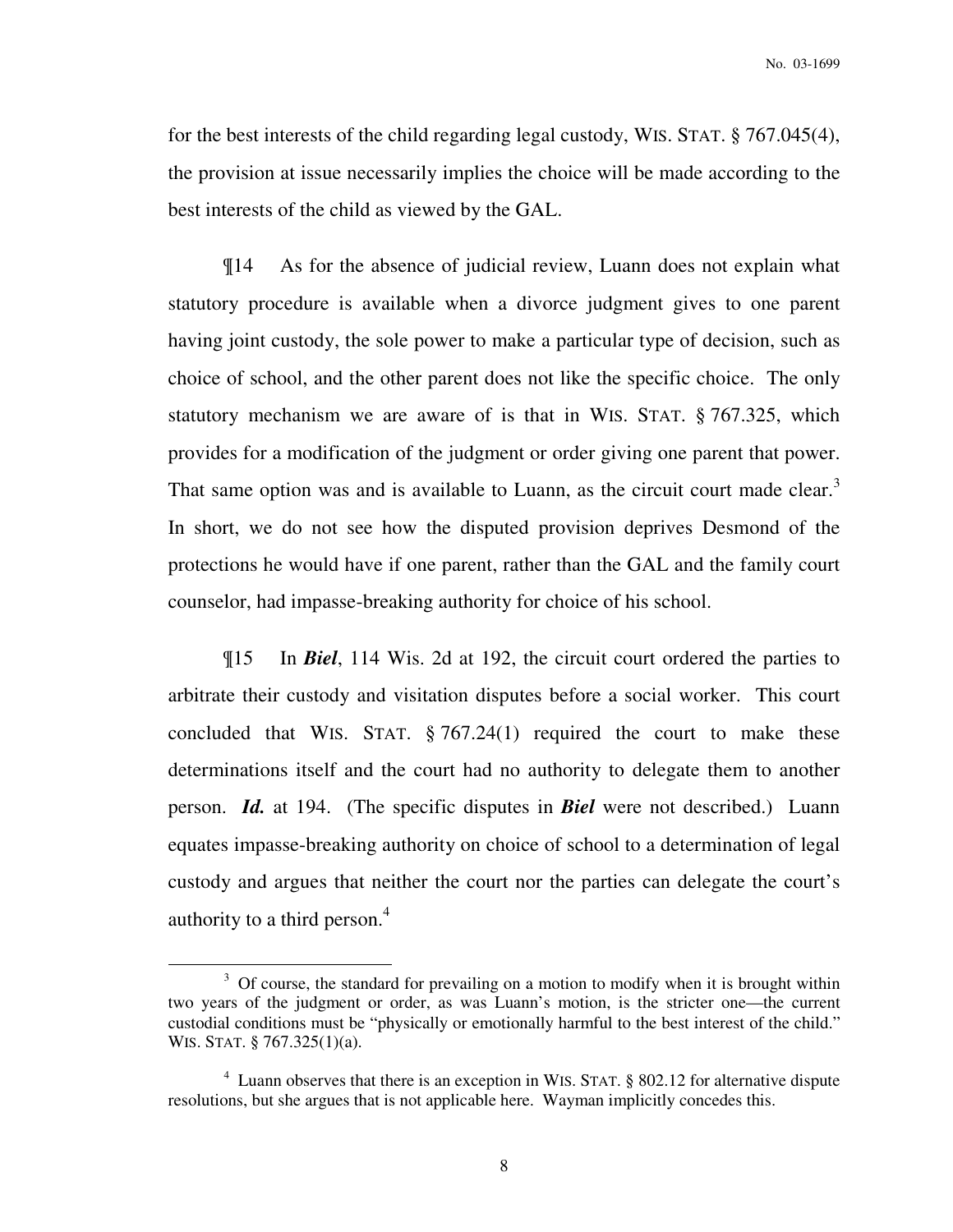¶16 We do not agree that impasse-breaking authority on choice of school is equivalent to the determination of legal custody. While WIS. STAT. § 767.24(1) imposes on the court the obligation to make provisions on legal custody and physical placement that are "just and reasonable … as provided in this section," no statute obligates the court to make the decisions specified as major decisions in WIS. STAT. § 767.001(2m). Rather, making these decisions is the responsibility of one or both of the parents. The court's obligation is to determine how to allocate the responsibility for major decisions and other decisions when awarding joint custody, *see* § 767.24(6)(am) and (b), and this obligation entails determining whether to approve any agreement between parents on that allocation. The court may of course make a particular decision that falls into the category of "major decisions" when there is a dispute between the parties and the dispute is properly before the court. However, the entire statutory scheme makes clear that, in general, the legislature intends that one or both parents are responsible for making the particular decisions on an ongoing basis.

¶17 In *Ondrasek*, 158 Wis. 2d at 692-93, the parties stipulated that payments that included child support would not be modifiable in the future by either party, and this was incorporated into the judgment. This court reversed the circuit court's application of equitable estoppel to prevent the payee from moving for an increase because, we concluded, an unmodifiable ceiling on support was against public policy. *Id.* at 694, 697. We reasoned that the goal of child support was to promote the best interests of the child and avoid financial hardship for children of divorced parents. *Id.* at 695. To that end, the legislature expressly provided that the court retains jurisdiction over child support and did not limit the court's authority to modify child support, as it chose to do with maintenance waivers and property divisions in WIS. STAT. § 767.32(1). *Id.* We concluded that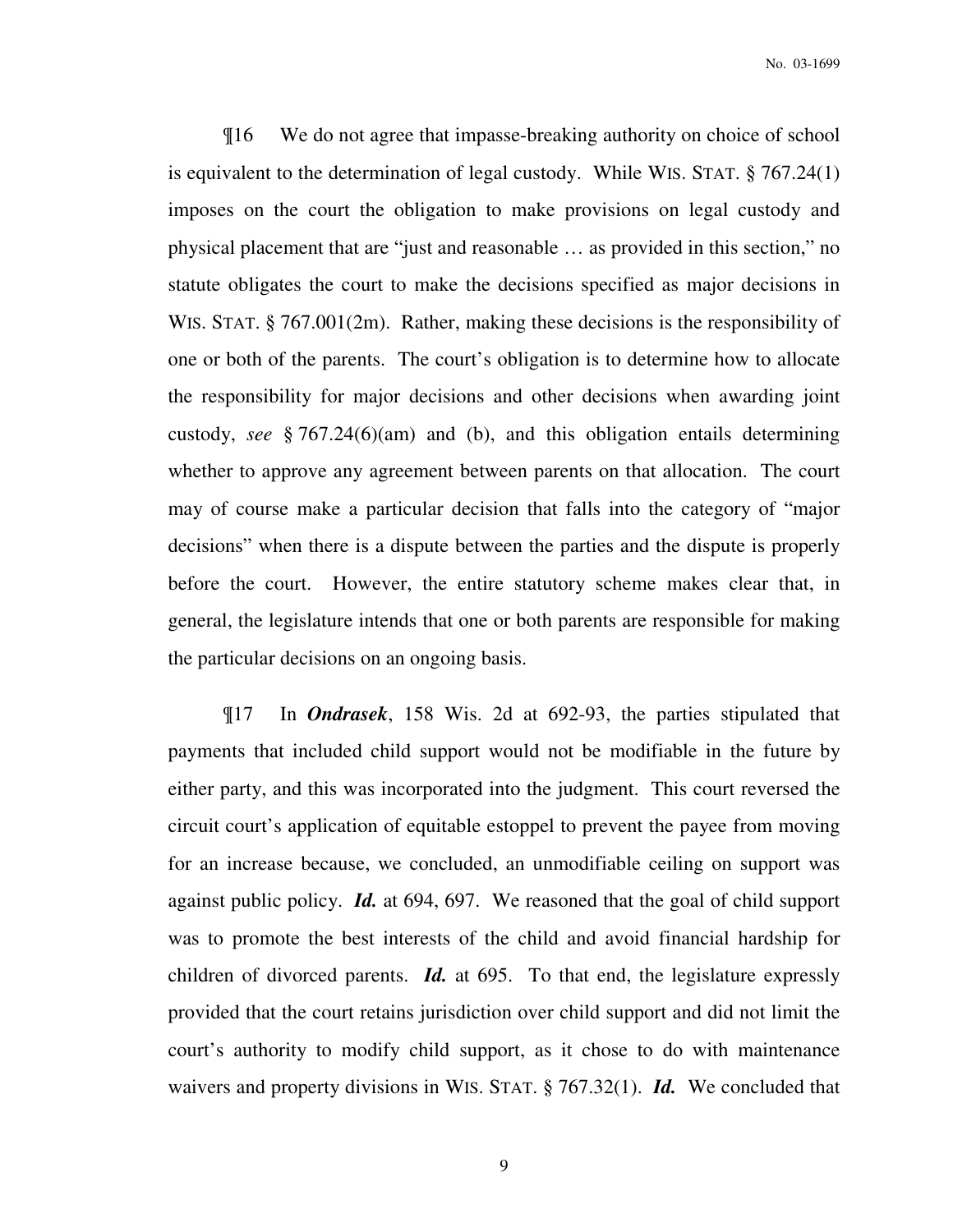the public policy of protecting children would be defeated if a party were precluded from showing that changed circumstances warranted a change in child support. *Id.* at 697.

¶18 While we agree with Luann that *Ondrasek* establishes the principle that "a child's best interests transcend an agreement or stipulation of the parties," id. at 695, there are significant distinctions between a ceiling on child support and giving impasse-breaking authority on choice of school to the GAL and family court counselor. The former deprives the court of the statutory authority it would otherwise have to determine whether there has been a substantial change in circumstances necessitating an increase in child support for the best interests of the child. The latter does not take away from the court any authority it would otherwise have but instead allows the parties to agree that third parties, who have already been involved in resolving issues concerning the child, have impassebreaking authority on a particular topic rather than one or the other parent.

¶19 We conclude the disputed provision here does not deprive the court of any authority it would otherwise have if, under a divorce judgment, one of two parents with joint custody had impasse-breaking authority on choice of school. Therefore, the public policy concerns have to do with the difference between one parent having that authority and two parents agreeing to give that authority to the GAL and family court counselor. Luann has not articulated a policy favoring the former over the latter, but she perhaps implies that it is better policy for a parent to have that authority than third parties.

¶20 We do not find this a persuasive argument in the context of this case. The parties here were able to agree on many issues regarding their child, for which they are to be commended. However, as is implicit from the disputed provision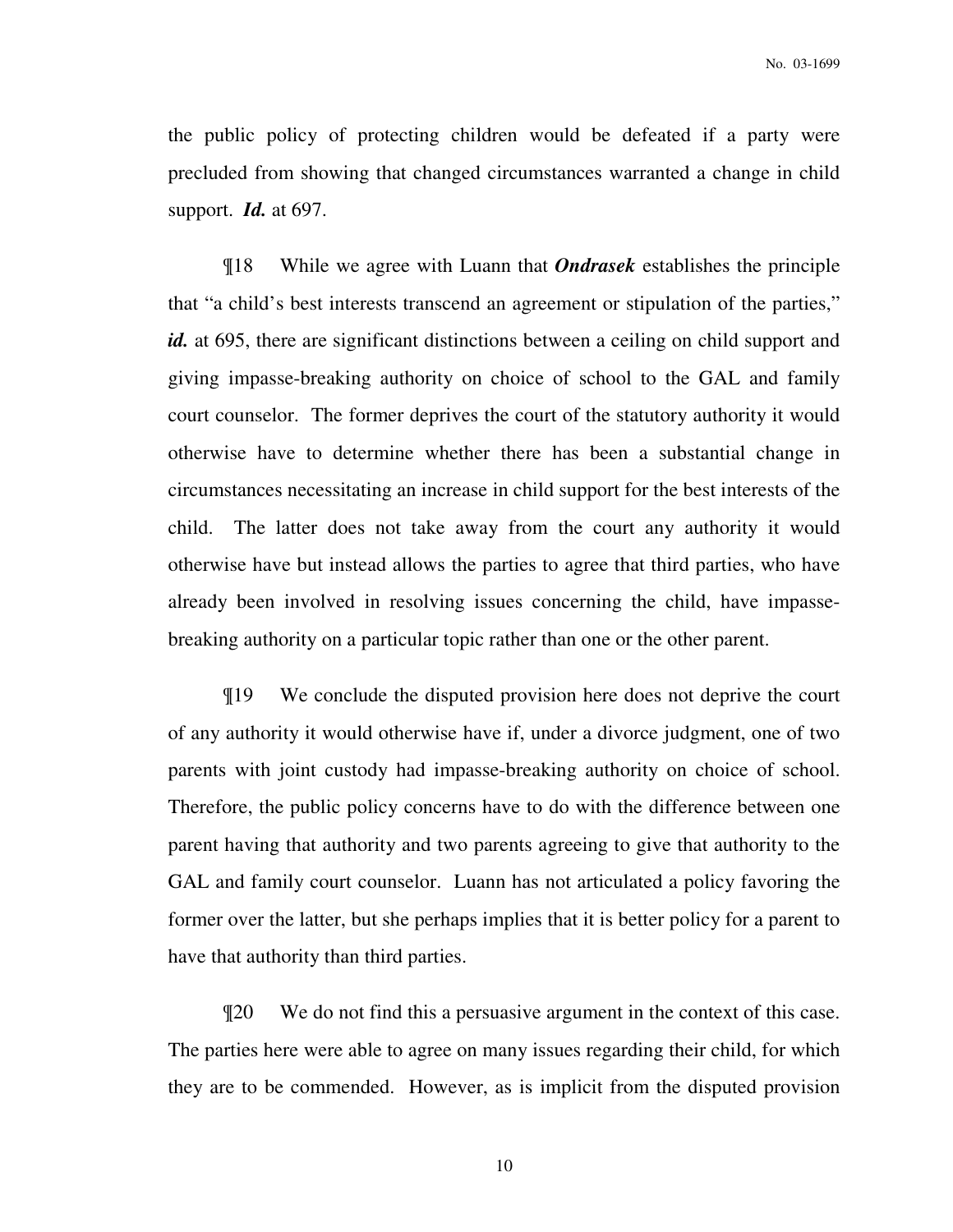itself, and as articulated in the written decision choosing Queen of Peace, the parties anticipated they would disagree on which school Desmond should attend and anticipated they might not be able to resolve that disagreement. They could have submitted this dispute to the court for resolution, along with other contested issues in the divorce. That likely would have resulted in the court making a decision either as to which school Desmond should attend or which parent should have the authority to make the decision if an impasse were to occur. In the first situation, the court, not a parent, would be making the decision on the school; in the second case, if an impasse occurred, one parent would decide on the school. We can see no policy reason why either of these two mechanisms for resolving the parties' differences on their child's school is preferable to the one they agreed upon.

¶21 There is a strong public policy in Wisconsin of encouraging settlement of divorce cases. *Patrickus v. Patrickus*, 2000 WI App 255, ¶11, 239 Wis. 2d 340, 620 N.W.2d 205 (citing *Nichols*, 162 Wis. 2d at 115). Where children are involved, they benefit from private resolution of disputes by their parents and from reduction in litigation. *See Herrell*, 144 Wis. 2d at 487-88. Of course, the obligation of the courts to decide whether to approve agreements between the parties concerning their children and incorporate them into the divorce judgment is critical to making sure that the best interests of the children are served by those agreements. *See* WIS. STAT. § 767.10(1) (parties may stipulate for legal custody and physical placement subject to the court's approval); *see also King v. King*, 25 Wis. 2d 550, 555, 131 N.W.2d 357 (1964) (while parents may stipulate as to custody, the agreement should not be approved by the court unless it insures and promotes the best interest of the children). In this case, the agreement approved by the court avoided a contested hearing on the issue of the choice of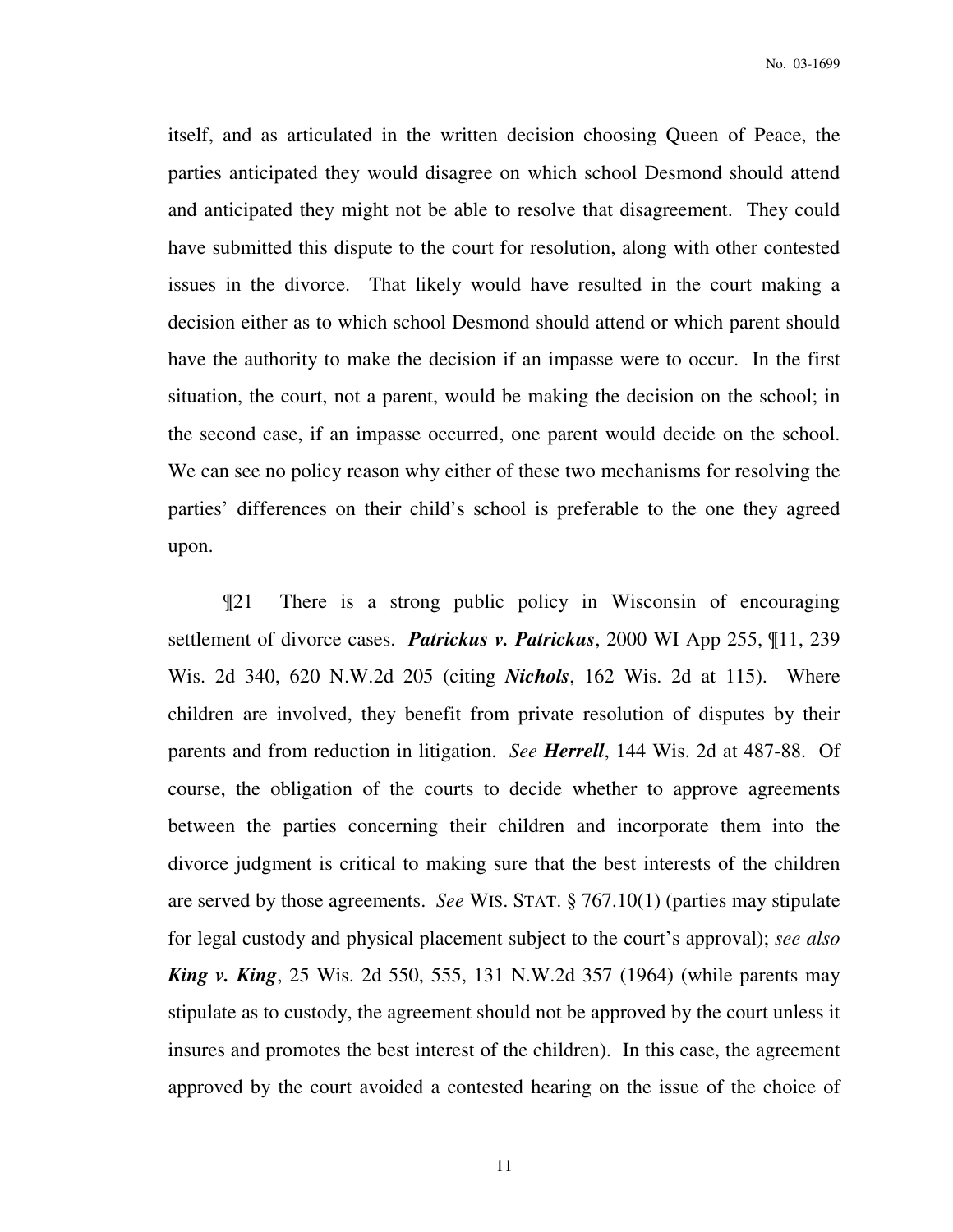Desmond's school and avoided one parent having the final decision. Instead, the agreement gave impasse-breaking authority to the GAL, who by statute advocates for the best interests of the child, WIS. STAT. § 767.045(4), and to the family court counselor, whose office is charged with providing mediation and other services connected with legal custody and physical placement disputes. WIS. STAT. § 767.11. Both persons had been involved in this case on issues relating to the legal custody and physical placement of Desmond.

¶22 We conclude that the agreement approved by the court and incorporated into the judgment is not against public policy. It is consistent with the public policy favoring settlement in divorce cases. It does not limit the statutory authority of the court to review the impasse-breaking decision: like a decision made by the parent given sole power or impasse-breaking authority, there is no review by the court of the particular decision made, but the other parent may move to modify the grant of power under WIS. STAT. § 767.325 upon the requisite showing. Finally, the third parties who are given the impasse-breaking authority here are the GAL and the family court counselor. Accordingly, we affirm the decision of the circuit court denying Luann's motion.<sup>5</sup>

*By the Court*.—Order affirmed.

 $\overline{a}$ 

<sup>&</sup>lt;sup>5</sup> Wayman contends that Luann's motion is precluded under WIS. STAT.  $§ 767.325(1)(a)$ because the affidavit on its face did not assert grounds that met the standard for modifying a judgment within two years—current custodial conditions that are "physically or emotionally harmful to the best interest of the child." Luann replies that Wayman did not make this argument in the trial court and, alternatively, that § 767.325 does not apply when a provision in a judgment or order is challenged as invalid because it violates public policy. Because we have concluded the disputed provision does not violate public policy, it is unnecessary for us to address these arguments.